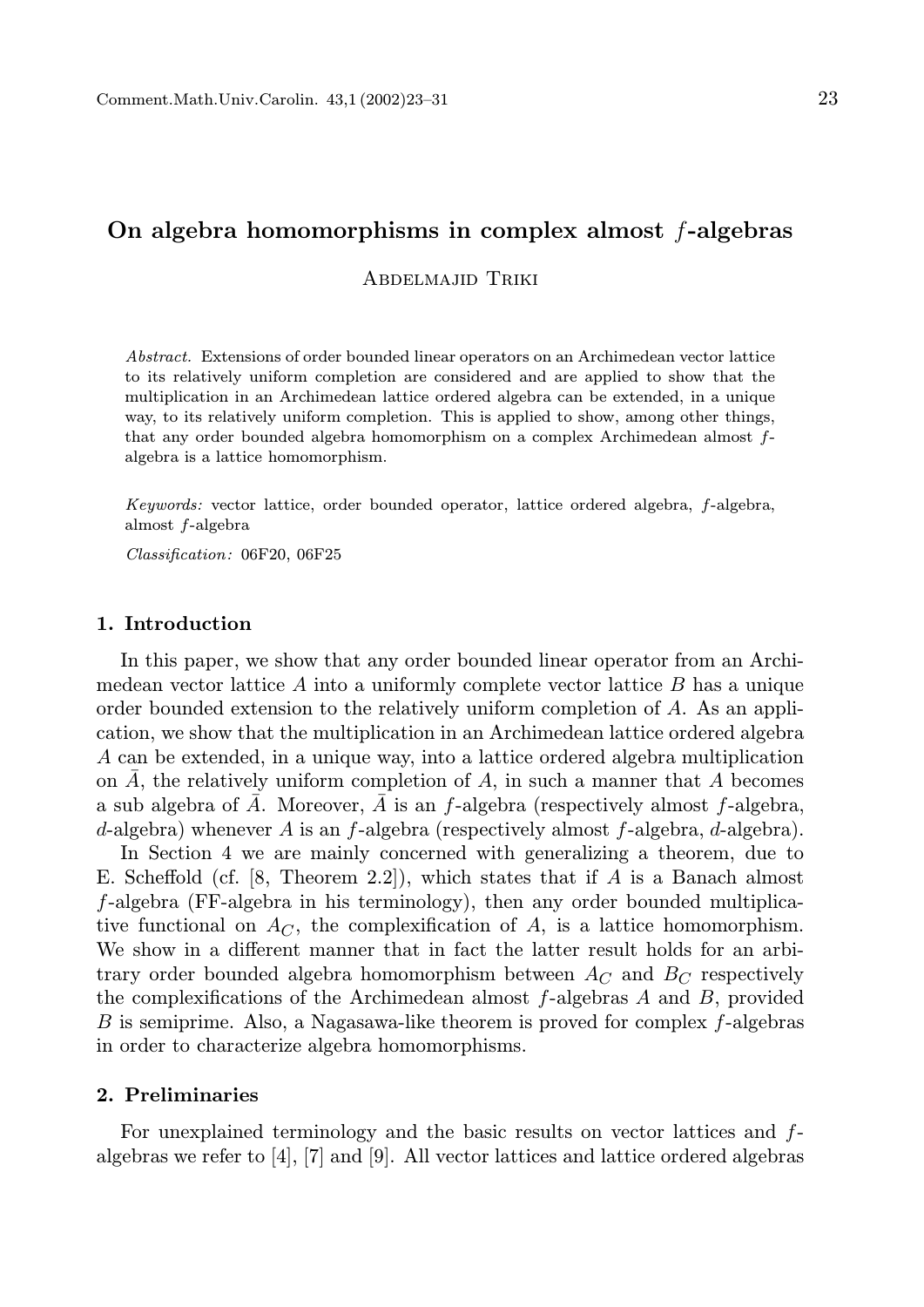under consideration are supposed to be Archimedean and the only topology we consider on these spaces is the relatively uniform topology (cf. [4, Sections 16 and 63]). If  $\tilde{A}$  is the Dedekind completion of the Archimedean vector lattice  $A$ , then  $\overline{A}$ , the closure of A in  $\overline{A}$  with respect to the relatively uniform topology, is a relatively uniformly complete vector lattice which is, with respect to  $(6, 6)$ Definition 2.12]), the relatively uniform completion of A.

The real algebra A is called a lattice ordered algebra if A is a vector lattice with the following property

(i)  $ab \in A^+$  for all  $a, b \in A^+$ .

The lattice ordered algebra  $A$  is called an *almost f-algebra* if  $A$  verifies the following property:

(ii)  $ab = 0$  for all  $a, b \in A$  such that  $a \wedge b = 0$ .

The lattice ordered algebra A is called an  $f$ -algebra if A verifies the following property:

(iii)  $a \wedge b = 0$  implies  $ac \wedge b = ca \wedge b = 0$  for all  $c \in A^+$ .

The lattice ordered algebra A is called a  $d$ -algebra if A verifies the following property:

(iv)  $a \wedge b = 0$  implies that  $c(a \wedge b) = ca \wedge cb$  and  $(a \wedge b)c = ac \wedge bc$  for all  $c \in A^+$ .

The lattice ordered algebra A is said to be *semiprime* if 0 is the only nilpotent element of A.

The linear mapping T defined on the vector lattice A with values in the vector lattice B is called *order bounded* (notation  $T \in L_b(A, B)$  or  $T \in L_b(A)$  if  $A = B$ ) if T maps order intervals into order intervals.

The mapping  $T \in L_b(A)$  is said to be an *orthomorphism* if it follows from  $|a| \wedge |b| = 0$  that  $|T(a)| \wedge |b| = 0$ . The collection  $\mathrm{Orth}(A)$  of all orthomorphisms on A is, with respect to the usual vector spaces operations and composition as multiplication, an Archimedean f-algebra with the identity mapping  $I_A$  on A as a unit element. If  $A$  is a semiprime Archimedean  $f$ -algebra, then the mapping  $\rho: A \longrightarrow \text{Orth}(A)$ , which assigns to  $a \in A$  the operator  $T_a$  defined on A by  $T_a(b) = ab$  for all  $b \in A$ , is an injective f-algebra homomorphism.

Throughout this paper, a semiprime Archimedean  $f$ -algebra will be identified with  $\rho(A)$  in Orth $(A)$ . If A is in addition relatively uniformly complete then A verifies the so-called "Stone condition"; i.e.,  $a \wedge I \in A$  holds for all  $a \in A^+$ . We shall denote by  $A_b$  the subalgebra of all bounded elements in  $A$ , i.e.,

$$
A_b = \{a \in A : |a| \le \lambda I_A, \ \lambda \in \mathbf{R}^+\}.
$$

Let A be an Archimedean semiprime f-algebra, as agreed upon, we consider A as a sub algebra of  $Orth(A)$  and we denote by  $A<sub>C</sub> = A + iA$  the complexification of A. If, in addition, A is relatively uniformly complete then  $A_C$  and  $Orth(A)_C$  are complex f-algebras (cf. [1, Section 5]).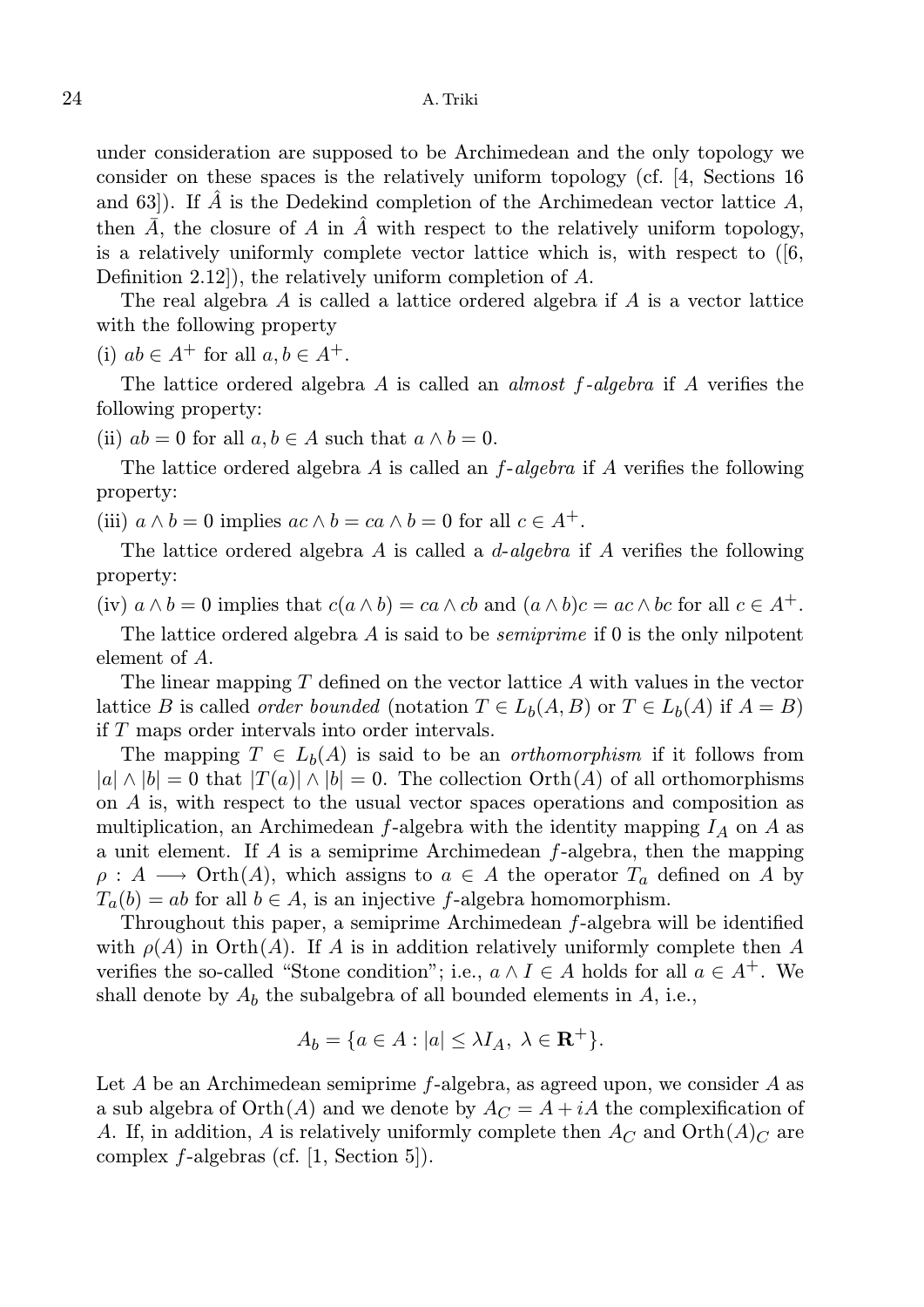Note, in this connection, that even if  $A$  is not relatively uniformly complete,  $A_C$  can be regarded as a sub algebra of the complex f-algebra  $\mathrm{Orth}(\overline{A})_C$  and hence |a| exists in  $Orth(\overline{A})_C$  for all  $a \in A_C$ .

The linear mapping  $T = T_1 + iT_2 : A_C \longrightarrow B_C$  is called *order bounded* if  $T_1, T_2 \in L_b(A, B)$ . T is said to be *contractive* if  $|T(a)|^2 \leq |T(a)|$  whenever  $|a|^2 \leq$ |a| or equivalently if  $|T(a)| \leq I_B$  whenever  $|a| \leq I_A$  (the absolute value is taken, if necessarily in  $\mathrm{Orth}(\overline{A})_C$  or in  $\mathrm{Orth}(\overline{B})_C$ . A bijective operator T is said to be bicontractive if T and  $T^{-1}$  are contractive.

# 3. An extension theorem

Let  $A$  and  $B$  be Archimedean vector lattices and assume, in addition, that  $B$  is relatively uniformly complete and let  $T \in L_b(A, B)$ . In this section we show that T has a unique extension into an element  $T' \in L_b(\overline{A}, B)$ , where  $\overline{A}$  is the relatively uniform completion of A. Moreover, we use this result to prove that the relatively uniform completion of an Archimedean lattice ordered algebra is again a lattice ordered algebra.

To a given  $0 \leq T \in L_b(A, B)$  we associate the mappings U and V defined on  $\overline{A}$  (the relatively uniform completion of A) with values in  $\widehat{B}$ , the Dedekind completion of  $B$ , as follows:

$$
U(x) = \sup\{T(a) : a \in A, a \le x \text{ for all } x \in \overline{A}\};
$$
  

$$
V(x) = \inf\{T(a) : a \in A, x \le a \text{ for all } x \in \overline{A}\}.
$$

In the following lemma we collect some properties of  $U$  and  $V$ , the easy proof of which we leave to the reader.

**Lemma 3.1.** (1) U and V are increasing mappings and  $U(x) \leq V(x)$ for all  $x \in A$ .

(2)  $U(a) = V(a) = T(a)$  for all  $a \in A$ .

- (3)  $U(x + y) \ge U(x) + U(y)$  and  $V(x + y) \le V(x) + V(y)$  for all  $x, y \in \overline{A}$ .
- (4)  $U(\lambda x) = \lambda U(x)$  for all  $0 \leq \lambda \in \mathbf{R}$  and  $U(\lambda x) = \lambda V(x)$  for all  $\lambda < 0$ .

Next we show that  $U = V$  and that U is a positive extension of T to  $\overline{A}$ .

**Lemma 3.2.**  $U \in L_b(\overline{A}, \widehat{B})$  and it is the (unique) positive extension of T to  $\overline{A}$ .

PROOF: Since A is relatively uniformly dense in  $\overline{A}$  and since  $U(a) = V(a)$  for all  $a \in A$ , in order to show that  $U(x) = V(x)$  for all  $x \in \overline{A}$ , it is therefore sufficient to prove that U and V are relatively uniformly continuous on  $\overline{A}$ . To this end, let  $\{x_n : n = 1, 2, \ldots\}$  be a relatively uniformly convergent sequence in A with limit x. Then, there is  $v \in A^+$  such that, for every  $\varepsilon > 0$  there exists a natural number  $N_{\varepsilon}$  such that  $|x_n - x| \leq \varepsilon v$  for all  $n \geq N_{\varepsilon}$ , i.e.,  $x - \varepsilon v \leq x_n \leq x + \varepsilon v$ . We have to show that  $U(x_n)$  and  $V(x_n)$  converge respectively to  $U(x)$  and  $V(x)$ .  $U(x - \varepsilon y) = \sup\{T(a) : a \in A, a \leq x - \varepsilon y\}.$  If we put  $b = a + \varepsilon y$  then we have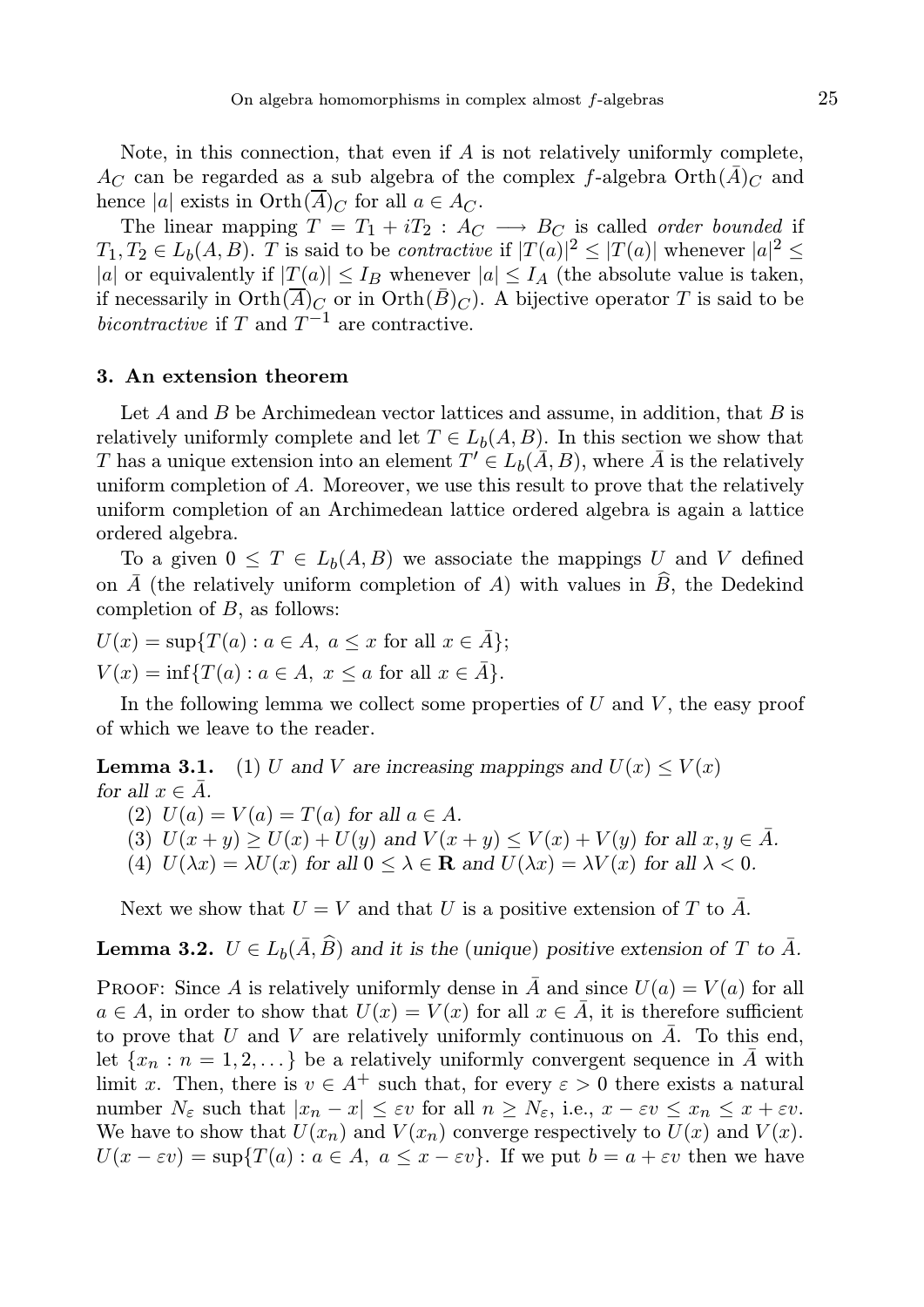$b \in A$  and  $b \leq x$ . It follows that

$$
\{T(a): a \in A, a \le x - \varepsilon v\} = \{T(b - \varepsilon v): b \in A, b \le x\}.
$$

Hence,

$$
U(x - \varepsilon v) = \sup \{ T(b) - \varepsilon T(v) : b \in A, b \le x \}
$$
  
= 
$$
\sup \{ T(b) : b \in A, b \le x \} - \varepsilon T(v)
$$
  
= 
$$
U(x) - eT(v).
$$

Analogously we have that  $U(x + \varepsilon v) = U(x) + \varepsilon T(v)$ .

It follows from Lemma 3.1(1) that

$$
U(x) - \varepsilon T(u) \le U(x_n) \le U(x) + \varepsilon T(v).
$$

In other words,  $U(x_n)$  converges relatively uniformly to  $U(x)$  and hence U is relatively uniformly continuous. Similarly, V is relatively uniformly continuous on  $\overline{A}$  and it follows that  $U(x) = V(x)$  for all  $x \in \overline{A}$ . From Lemma 3.1(2), (3) and (4) we deduce easily that U is a positive linear mapping in  $L_b(\bar{A}, \widehat{B})$  which extends T to  $\overline{A}$ . Finally it is not difficult to see that U is the unique positive extension of T to  $\overline{A}$ . This completes the proof.

Now, let T be an element in  $L_b(A, B)$ . T can be regarded as an element of  $L_b(A, \hat{B})$ . Hence, there exist two positive elements  $T_1$  and  $T_2$  in  $L_b(A, \hat{B})$  such that  $T = T_1 - T_2$ . By the preceding lemma,  $T_1$  and  $T_2$  have unique positive extensions  $T_1'$  $T'_1$  and  $T'_2$  $\overline{A}$ <sup>'</sup> to  $\overline{A}$  the relatively uniform completion of A. Hence,  $T' =$  $T'_1 - T'_2 \in L_b(\bar{A}, \widehat{B})$  is the unique order bounded extension of T to  $\bar{A}$ . Moreover, the relatively uniform continuity of T implies that the range of  $T'$  is contained in B since  $B$  is relatively uniformly closed in  $B$ .

Summarizing, we have the following theorem:

Theorem 3.3. Let A and B be two Archimedean vector lattices. Assume in addition that B is relatively uniformly complete. Then any order bounded linear operator  $T : A \longrightarrow B$  has a unique order bounded linear extension  $T' : \overline{A} \longrightarrow B$ , where  $\overline{A}$  is the relatively uniform completion of A.

Let A be an Archimedean lattice ordered algebra and let  $a \in A^+$ . If we define  $T_a: A \longrightarrow \overline{A}$  by  $T_a(y) = ay$ , then  $T_a \in L_b(A, \overline{A})$  and hence, by the preceding theorem,  $T_a$  extends to  $T'_a \in L_b(\bar{A})$ . For a fixed  $y \in (\bar{A})^+$  we put  $ay = T_a(y)$ . Now, for a fixed  $y \in (\bar{A})^+$  we define  $R_y : A \longrightarrow \bar{A}$  by  $R_y(a) = T'_a(y)$ . Then  $R_y \in L_b(A, \bar{A})$  and hence,  $R_y$  extends into  $R'_y \in L_b(\bar{A})$ .

If for arbitrary  $x, y \in (\bar{A})^+$  we define on  $\bar{A}$  a multiplication by putting  $xy =$  $R'_{y}(x)$ , then it is an easy task to verify that this multiplication is the unique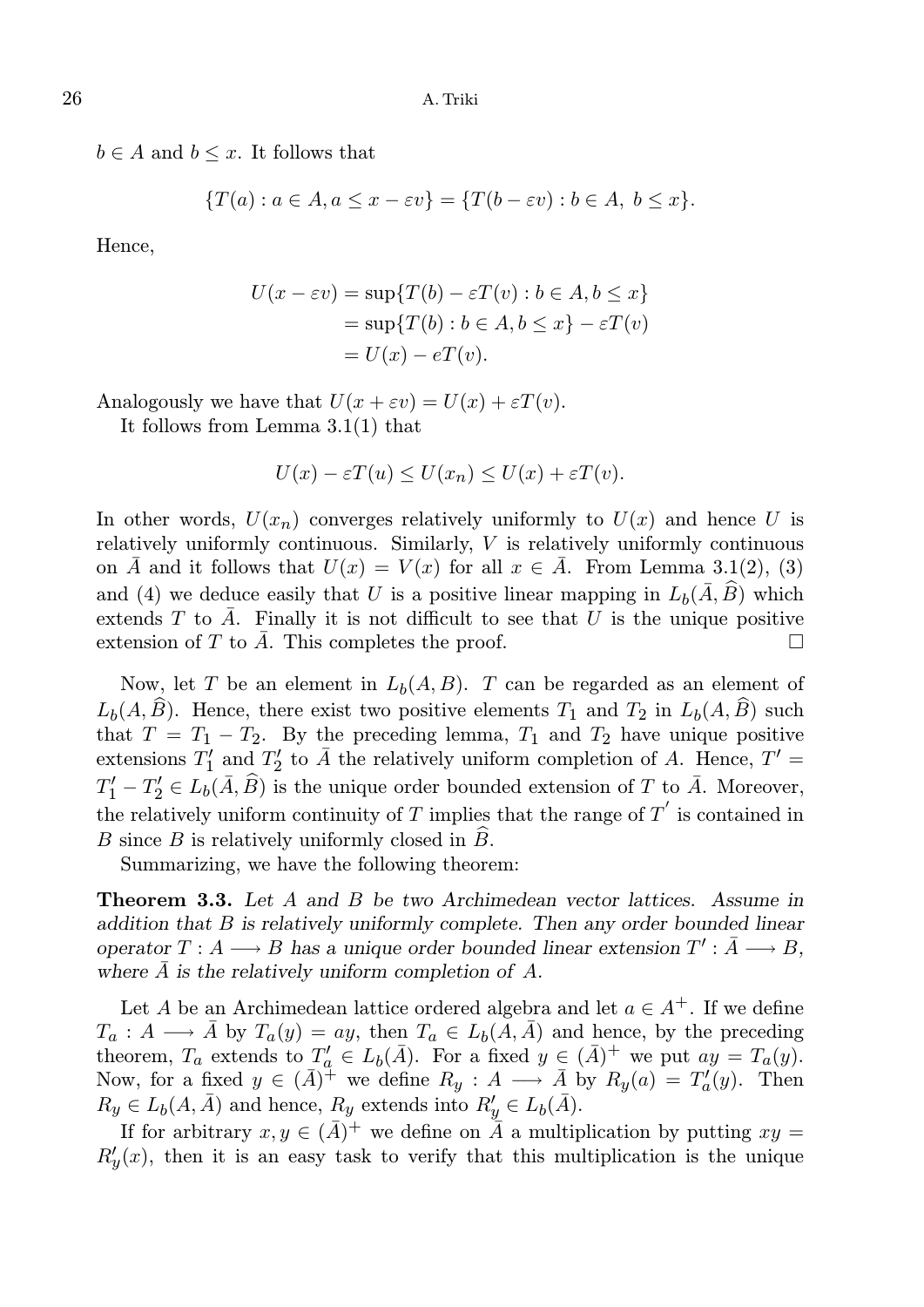lattice ordered algebra multiplication in  $\overline{A}$  which extends the multiplication in A in such a manner that A becomes a subalgebra of  $\overline{A}$  with respect to this multiplication. Moreover, it is easy to verify that such a multiplication is an  $f$ algebra (respectively, almost  $f$ -algebra,  $d$ -algebra) multiplication whenever  $A$  is an f-algebra (respectively, almost f-algebra, d-algebra).

Thus we obtain the following theorem:

Theorem 3.4. Let A be an Archimedean lattice ordered algebra. Then the multiplication in A can be extended in a unique way into a lattice ordered algebra multiplication on  $\bar{A}$  in such a manner that A becomes a sub algebra of  $\bar{A}$ . Moreover,  $\bar{A}$  is an f-algebra (respectively almost f-algebra, d-algebra) whenever A is an f-algebra (respectively almost f-algebra, d-algebra).

#### 4. The main results

Let A and B be Archimedean semiprime f-algebras with unit elements  $e_A$  and e<sub>B</sub>. The linear operator  $T : A_C \longrightarrow B_C$  is contractive if  $|T(a)| \leq e_B$  whenever  $|a| \leq e_A$ . In order to make things surveyable, we first show that if  $T \in L_b(A_C, B_C)$ is contractive and verifies  $T(e_A) = e_B$ , then T is positive (i.e.,  $T(a) \in B^+$  for all  $a \in A^+$ ). To this end, we need the following inequalities:

(\*) If  $T \in L_b(A_C, B_C)$  and  $u \in A^+$  then

$$
|T(u)| \le |T|(u) \le \sup\{|T(a)| : a \in A_C; |a| \le u\}
$$

(cf. [9, Lemma 92.5 and Theorem 92.6]).

**Proposition 4.1.** If  $T \in L_b(A_C, B_C)$  is contractive and verifies  $T(e_A) = e_B$ , then T is positive.

PROOF: Note first that there exist  $T_1, T_2 \in L_b(A, B)$  such that  $T = T_1 + iT_2$ . So,  $T_1(e_A) = e_B$  since  $T(e_A) = e_B$ . Consider, now, T as an element of  $L_b(A_C, \widehat{B}_C)$ . Then, the contractivity of  $T$  together with the inequalities  $(*)$  imply that

$$
|T|(e_A) = e_B = T_1(e_A).
$$

It follows from the fact that  $T_1 \leq |T|$ , that

$$
0 \le (|T| - T_1)(a) \le (|T| - T_1)(e_A) = 0 \quad \text{for all} \quad a \in A^+ \quad \text{verifying} \quad a \le e_A.
$$

Consequently, the restriction of  $|T| - T_1$  to  $A_b$  is the null operator on  $A_b$ . The relatively uniform continuity of  $|T| - T_1$  together with the relatively uniform density of  $A_b$  in A imply now that  $|T|-T_1$  is the null operator on A, i.e.,  $|T|=T_1$ . Finally, the identity  $|T(a)|^2 = T_1(a)^2 + T_2(a)^2$  for all  $a \in A^+$  ([1, Theorem 5.2]) already implies that  $T_2 = 0$  and hence  $|T| = T$ , which is the desired result.  $\Box$ 

Before proving our main theorem we need the following lemma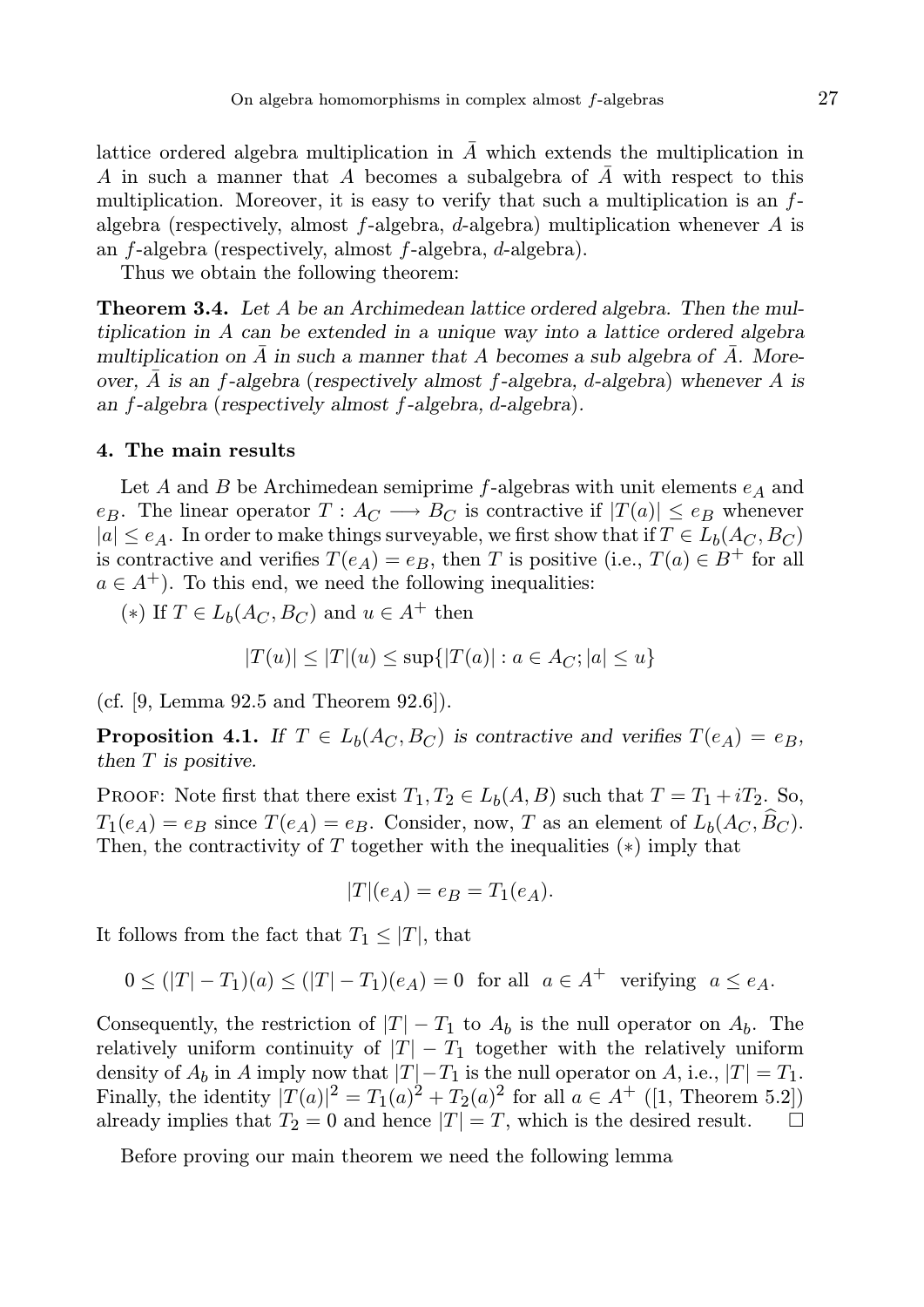## 28 A. Triki

**Lemma 4.2.** If  $(a + \alpha I_A) \in A_C^{\#}$  $\overline{C}$  verifies  $|a + \alpha I_A| \leq I_A$  then  $|\alpha| \leq 1$ .

PROOF: It follows from the inequalities  $|a| - |\alpha| I_A \leq |a + \alpha I_A| \leq I_A$  and  $|\alpha| I_A$  $|a| \leq |a + \alpha I_A| \leq I_A$  that  $(|\alpha| - 1)I_A \leq |a| \leq (1 + |\alpha|)I_A$ . As a consequence of the Stone condition we have that  $|\alpha| \leq 1$ . Indeed,  $|\alpha| > 1$  would lead to  $I_A < (|\alpha|-1)^{-1}|\alpha|$  and hence  $I_A = (|\alpha|-1)^{-1}|\alpha| \wedge I_A \in A$ , contradictory to our assumption that  $I_A \notin A$ . Hence, we necessarily have  $|\alpha| \leq 1$ .

We are now in a position to prove the main result of this paper which extends Theorem 5.3 of [3], proved in the real case under the additional assumption that A has a unit element.

**Theorem 4.3.** Let  $A$  and  $B$  be Archimedean semiprime  $f$ -algebras. If  $T$ :  $A_C \longrightarrow B_C$  is an order bounded algebra homomorphism then T is a lattice homomorphism (i.e.,  $T$  is real and the restriction of  $T$  to  $A$  is a lattice homomorphism).

**PROOF:** First, we show that T is contractive. To this end, let  $a \in A_C$  be such that  $|a| \leq I_A$ . This implies that  $0 \leq |a^n| \leq |a|$  for  $n = 1, 2, \ldots$ , so we have that  $|a^n| \in [0, |a|]$  and it follows from the order boundedness of T that there exists  $b \in B^+$  such that

$$
|T(a^n)| = |Ta|^n \le b \text{ for all } n.
$$

Now, if we put

$$
|T(a)| \vee I_B = I_B + h
$$

then  $h$  is positive and we have

$$
0 \le |T(a^n)| \vee I_B = (|T(a)| \vee I_B)^n = (I_B + h)^n \le b \vee I_B \text{ for all } n,
$$

from this we deduce that

$$
0 \le I_B + nh \le b \vee I_B \quad \text{for all } n.
$$

Multiplying these inequalities by  $\frac{1}{n}$  we find

$$
0 \le \frac{1}{n}I_B + h \le \frac{1}{n}(b \vee I_B)
$$
 for all *n*

and so

$$
0 \le h \le \frac{1}{n} (b \vee I_B - I_B).
$$

Therefore, it follows from the Archimedean assumption that  $h = 0$ . Consequently  $|T(a)| \leq I_B$  and hence T is contractive.

Now we consider two cases.

*First case:* A has a unit element  $e_A$ .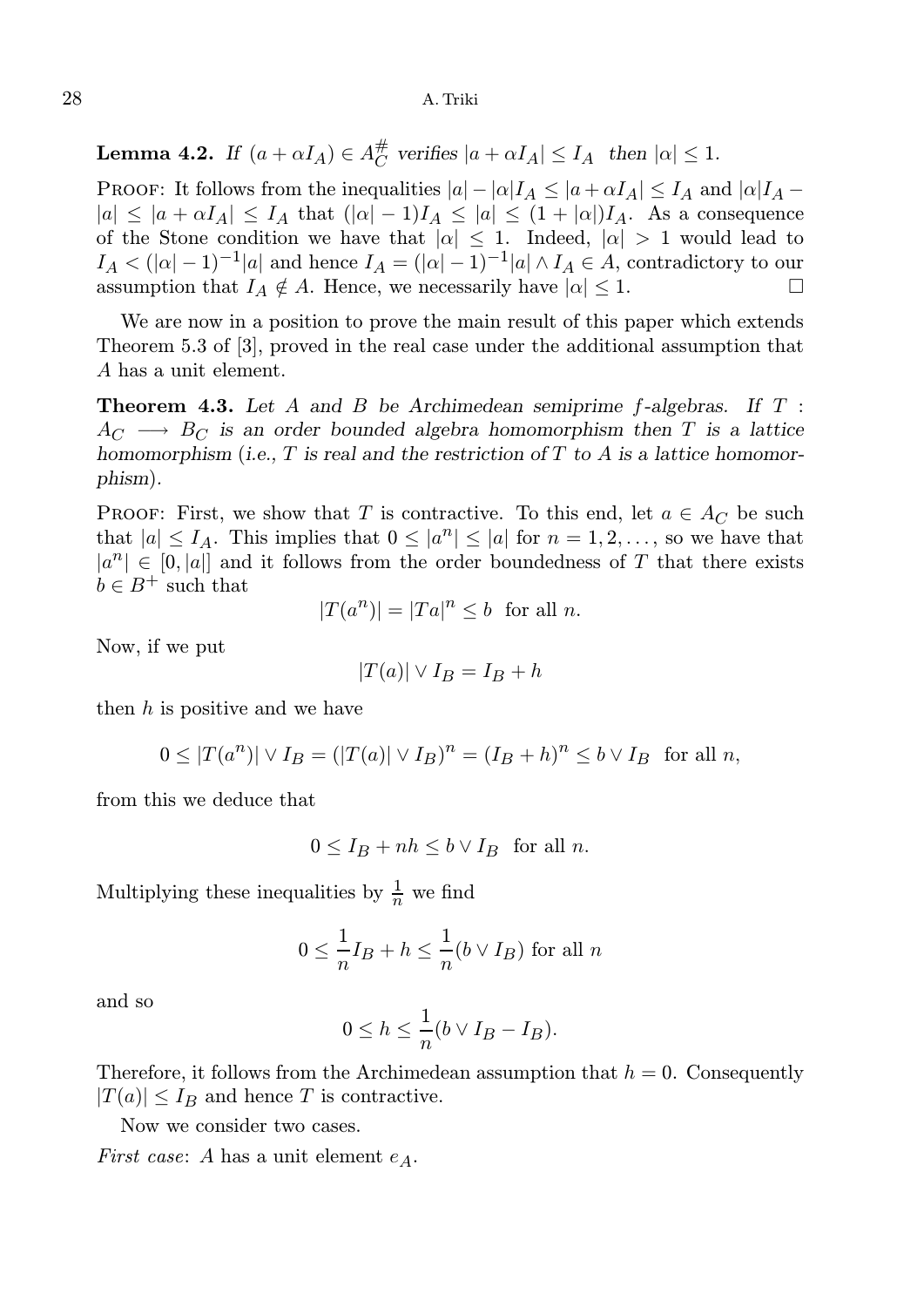In this case  $T(e_A)$  is an idempotent in B. Moreover, it follows from the fact that

$$
T(a) = T(ae_A) = T(a)T(e_A) \text{ for all } a \in A
$$

that  $T(a)$  is an element of the band F generated by  $T(e_A)$  in B. F is an f-algebra with unit element  $T(e_A)$ , so if we consider T as an algebra homomorphism from  $A<sub>C</sub>$  into  $B<sub>C</sub>$  it follows from Proposition 4.1 that T is positive and hence T is a lattice homomorphism (see e.g. [3, Section 5]).

Second case: A does not possess a unit element.

Observe first that if  $\overline{A}$  is the relatively uniform completion of A then it follows from Theorem 3.3 that T has a unique order bounded linear extension  $T'$  to  $\overline{A}_C$ with values in  $\overline{B}_C$ . Moreover, it takes a little effort to verify that T' is an algebra homomorphism. So, we shall assume without loss of generality that A and B are relatively uniformly complete. Assume now that A does not possess a unit element and let  $A_b$  be the f-algebra of all bounded elements in A. Since T is contractive, the restriction of T to  $(A_b)_C$  (which we shall denote again by T) is a contractive algebra homomorphism from  $(A_b)_C$  into  $B_C$ . Consider now  $T^{\#}$  the extension of T to  $(A_h^{\#})$  $\partial_b^{\#}$ )<sub>*C*</sub>, then, an easy computation shows that  $T^{\#}$  is an algebra homomorphism. Moreover, if  $|a+\alpha I_A| \leq I_A$  then it follows from Lemma 4.2 that  $|a| \leq 2I_A$  and hence that

$$
|T^{\#}(a+\alpha I_A)| \le |T(a)|+|\alpha|I_B \le 3I_B.
$$

Consequently,  $T^{\#}$  is an order bounded algebra homomorphism. Again,  $T^{\#}$  is contractive and since  $T^{\#}(I_A) = I_B$ , it follows from Proposition 4.1 that  $T^{\#}$  is positive and, hence, the restriction of  $T$  to  $A_b$  is positive. Now the relatively uniform continuity of  $T$  together with the relatively uniform density of  $A_b$  in  $A$ imply that  $T$  is positive on  $A$  and, hence, that  $T$  is a lattice homomorphism, which is the desired result.  $\Box$ 

**Remark 4.1.** Example 5.2 of  $\begin{bmatrix} 3 \end{bmatrix}$  shows that the condition that T is order bounded cannot be dropped in Theorem 4.3.

Next, we give a characterization of algebra isomorphisms in terms of contractive operators. This result is, in some respect, an f-algebra version of the well known Nagasawa's result for Banach algebras ([5, Theorem 1]).

**Theorem 4.4.** Let  $A$  and  $B$  be Archimedean  $f$ -algebras with unit elements  $e_A$  and  $e_B$  and let  $T : A_C \rightarrow B_C$  be an order bounded bijection such that  $T(e_A) = e_B$ . The following properties are equivalent:

- (i)  $T$  is an algebra isomorphism;
- (ii)  $T$  is a lattice isomorphism;
- (iii)  $T$  is bicontractive.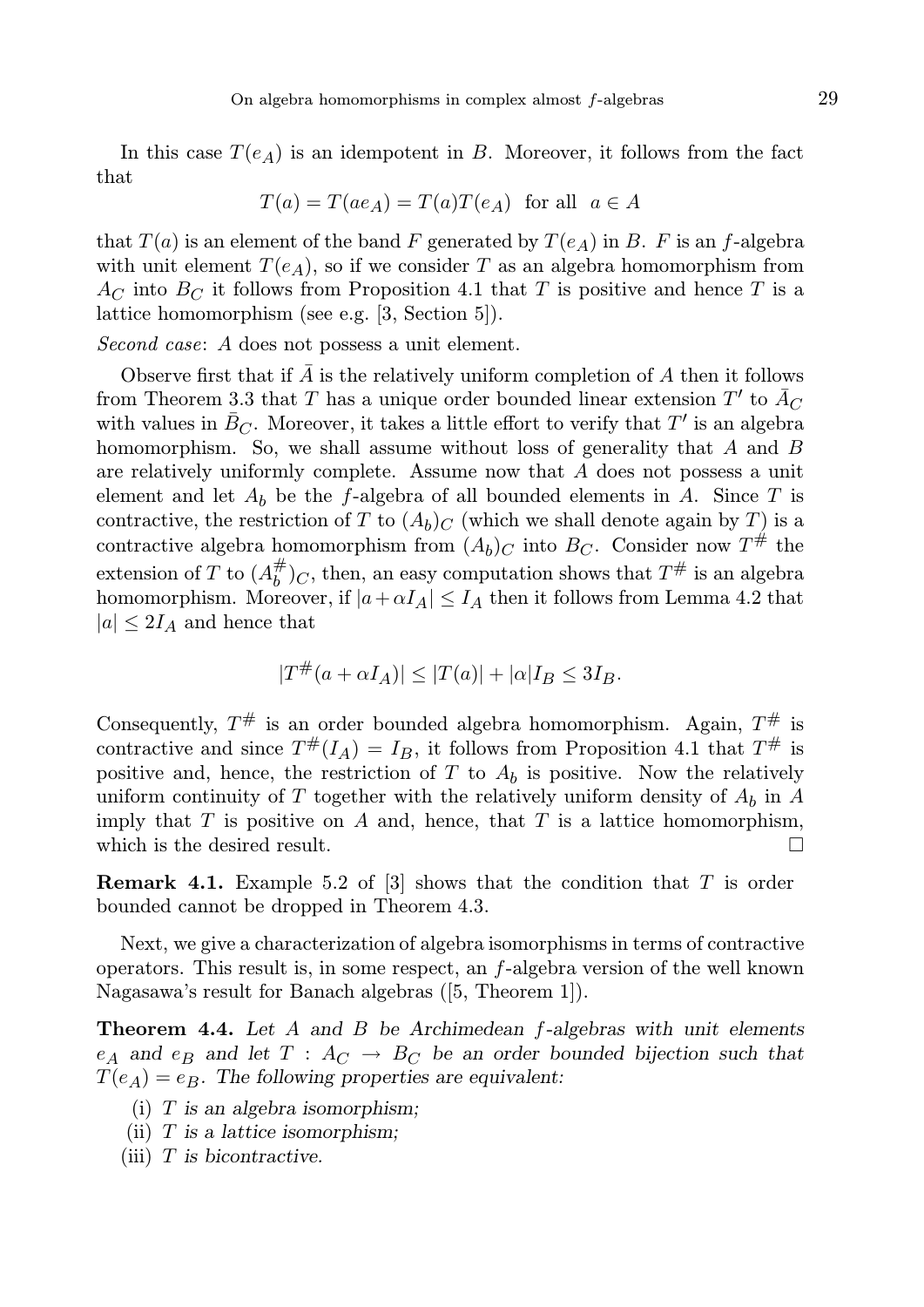PROOF: (i) $\Leftrightarrow$ (ii). Follows from Theorem 4.3 and ([3]; Theorem 5.4).

 $(ii)$ ⇒(iii). Obvious.

(iii)⇒(ii). Since T is contractive and  $T(e_A) = e_B$ , it follows from Proposition 4.1 that T is positive. T', the restriction of T to  $A_b$ , is a bijection onto  $B_b$ , so,  $T'^{-1}$  is an order bounded and contractive operator on  $B_b$  such that  $T^{V-1}(e_B) = e_A$ . It follows again from Proposition 4.1 that  $T'^{-1}$  is positive and, hence,  $T'$  is a lattice homomorphism. Now, let a and b be elements in A such that  $a \wedge b = 0$  and define the sequences  $a_n$  and  $b_n$  by putting:

$$
a_n = a \land ne_A
$$
 and  $b_n = b \land ne_A$  for  $n = 1, 2, ...$ 

 $a_n$  and  $b_n$  are elements of  $A_b$  and converge relatively uniformly respectively to a and b. Moreover, we have that  $a_n \wedge b_n = 0$ , so,

$$
T(a_n \wedge b_n) = T'(a_n \wedge b_n) = 0.
$$

The relative uniform continuity of T now implies that  $T(a \wedge b) = 0$ . This shows that  $T$  is a lattice isomorphism and we are done.

Assume now that A and B are Archimedean almost  $f$ -algebras and that B is semiprime. Let  $T: A_C \longrightarrow B_C$  be an order bounded algebra homomorphism.  $N(A)$ , the set of all nilpotent elements in  $A$ , is a relatively uniformly closed algebra ideal and order ideal in A. It follows that  $A/N(A)$  is a semiprime Archimedean f-algebra.

Let  $s: A_C \longrightarrow (A/N(A))_C$  be the canonical surjection. Then s is a lattice and algebra homomorphism.

The linear operator  $T' : (A/N(A))_C \longrightarrow B_C$  defined by  $T'(s(a)) = T(a)$  for all  $a \in A_C$  is an order bounded algebra homomorphism from  $(A/N(A))_C$  into  $B_C$ .

So, by Theorem 4.3, T' is a lattice homomorphism and hence  $T = T' \circ s$  is a lattice homomorphism since s is a lattice homomorphism.

This leads to the above mentioned generalization of Scheffold's result (cf. [8, Theorem 2.2]) which we state as a theorem.

**Theorem 4.5.** Let A and B be Archimedean almost  $f$ -algebras. Assume, in addition, that B is semiprime. If  $T : A_C \longrightarrow B_C$  is an order bounded algebra homomorphism then T is a lattice homomorphism.

#### **REFERENCES**

- [1] Beukers F., Huijsmans C.B., Pagter B. de, Unital embedding and complexification of  $f$ -algebras, Math. Z. 183 (1983), 131-144.
- [2] Huijsmans C.B., Pagter, B. de, Averaging operators and positive contractive projections, J. Math. Anal. Appl. 113 (1986), 163–184.
- [3] Huijsmans C.B., Pagter B. de, Subalgebras and Riesz subspaces of an f-algebra, Proc. London Math. Soc. (3) 48 (1984), 161–174.